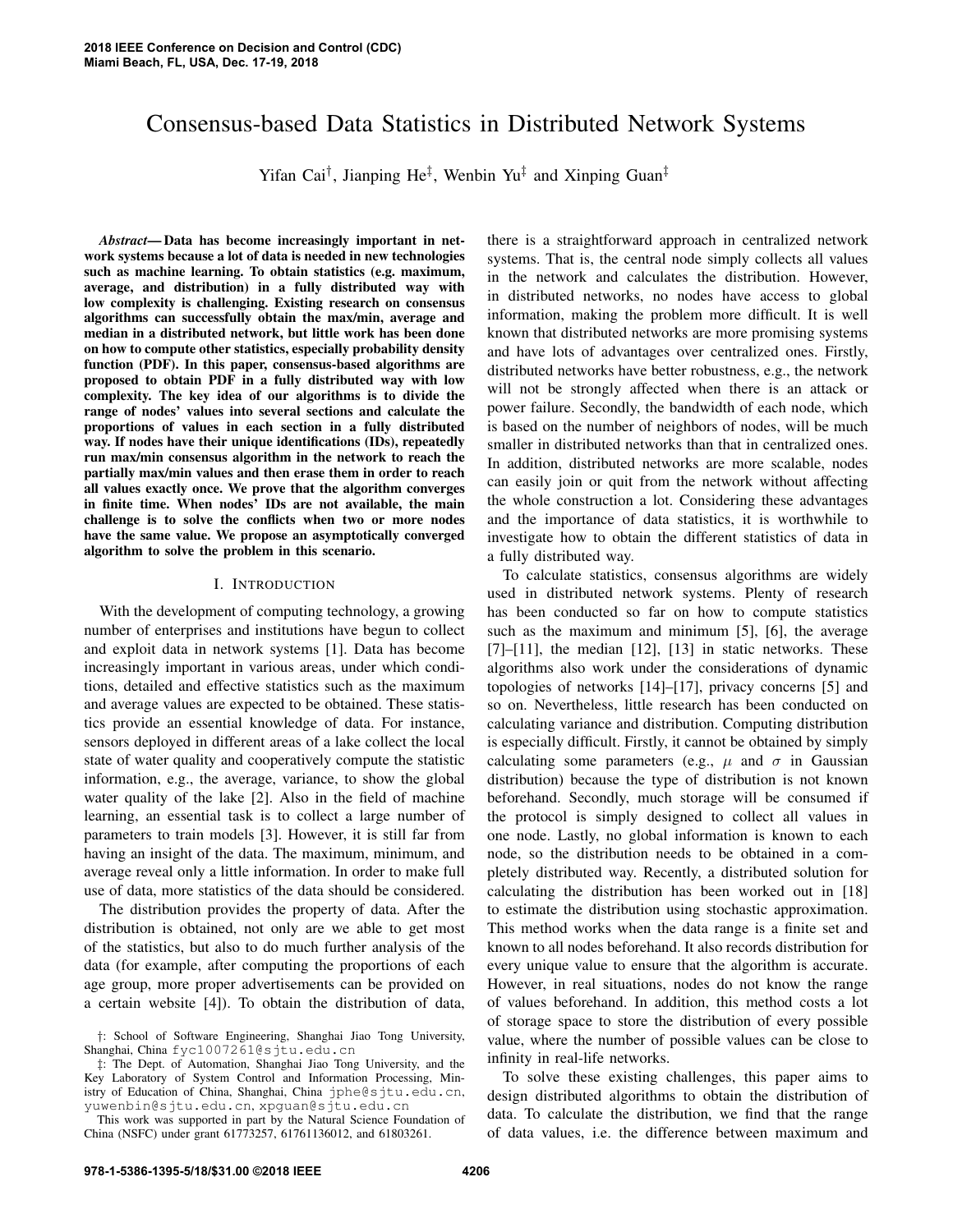minimum, can be obtained from using max/min consensus. Then, we can divide the range into a number of sections, and then calculate the number of data values in each section to obtain the distribution approximately. Based on this observation, we design consensus-based algorithms to obtain the data distribution by considering different network scenarios. In summary, the main contributions and approaches of this paper are listed as follows.

- We proposed efficient consensus-based algorithms for each node to calculate the variance, median, and PDF of data in network systems. To best of our knowledge, it is the first time to obtain the PDF statistic in a fully distributed way within finite time.
- We proved the convergence of proposed algorithms, and analyzed the storage cost and accuracy of them. It is shown that the algorithms have low computation complexity and high accuracy.
- Extensive simulations were conducted to verify the correctness of the theoretical results and show the efficiency of the proposed algorithms.

This paper is organized as follows: models, existing consensus algorithms and problem formulation are reported in Section II. Section III provides the main results, including PDF calculating algorithms and the analysis of them. The simulation results are given in Section IV, and the whole paper is summarized in Section V.

## II. PRELIMINARIES AND PROBLEM FORMULATION

#### *A. Network Model*

A distributed network system is modeled by an undirected graph  $G = (V, E)$ , where V is the set of nodes and E is the set of edges. Denote  $n$  as the number of nodes in the network, and  $d$  as the diameter. Denote  $d_i$  as the degree of node i and  $N_i$  as the neighbor set of node i, where  $j \in N_i$ if and only if  $(i, j) \in E$ . Assume that all operations in the network are synchronous and the network is connected with a fixed topology.

Let  $x_i(k)$  be the state of node i in iteration k and  $\mathbf{x}(k)$ as the vector of values. Let  $x_i(0)$  be the initial state of node  $i$ . In iteration  $k$ , each node in the network broadcasts its current state  $x_i(k)$ , and updates its state iteratively following a designated protocol.

#### *B. Classic Consensus Algorithms*

There are mainly two types of consensus algorithms, which are max/min consensus and average consensus algorithms.

Mathematically, a maximum consensus algorithm is described as follows,

$$
x_i(k+1) = \max\{x_i(k), x_j(k)|i \in V, j \in N_i\}
$$

i.e., in each iteration, each node updates its value by the maximum of itself and its neighbors. It is proved that maximum consensus is achieved after  $d$  iterations when the network is interconnected with a fixed topology [20].

For average consensus, at each iteration, node  $i$  updates its value as follows,

$$
x_i(k + 1) = W_{ii}x_i(k) + \sum_{j \in N_i} W_{ij}x_j(k), i \in V
$$

It can be rewritten in the matrix form, which is given by  $\mathbf{x}(k+1) = W\mathbf{x}(k)$ , where  $W \geq 0$  is a non-negative weight matrix, satisfying  $W_{ij} = 0$  for  $j \notin N_i$ ,  $W_{ii} =$  $1-\sum_{j\in N_i}W_{ij}$ ,  $W1=1$ , and  $1W=1$ , where 1 denotes the vector of all ones. Clearly,  $W$  is a double stochastic matrix.

An often used weight matrix guaranteeing asymptotic average convergence is *Metropolis weight* (see [15], [19]),

$$
W_{ij} = \begin{cases} \frac{1}{1 + \max\{d_i, d_j\}}, & \{i, j\} \in E, i \neq j; \\ 1 - \frac{1}{N} \sum d_i, & i = j; \\ 0, & otherwise, \end{cases}
$$

in which case node i only needs to know its degree  $d_i$ to setup the related values. Therefore, it is widely used in distributed network systems.

It has been proved in [19] that with Metropolis weight, the average consensus is achieved asymptotically, i.e.,

$$
\lim_{k \to \infty} x_i(k) = \bar{x} \tag{1}
$$

## *C. Problem Formulation*

Classic consensus algorithms solve the problem of calculating the max/min and average of values in a distributed network system. However, the existing consensus algorithm cannot be used to obtained the variance and distribution directly. Thus, this paper aims to solve these problems of computing variance and distribution by exploiting the idea of consensus algorithms.

Considering the variance first, denoted by  $\sigma^2$ , it has the following property that

$$
\sigma^{2} = E(x^{2}) - E^{2}(x) = \frac{1}{n} \sum_{i=1}^{n} x_{i}^{2} - \bar{x}^{2}
$$

where  $E(x)$  represents the mathematical expectation of x. Therefore, the problem of calculating the variance is transformed into calculating the average of x and  $x^2$ , which can be calculated easily with average consensus algorithms.

As for the PDF, since the type of distribution that the values follows is unknown, i.e. we do not know whether the values follow normal distribution, uniform distribution, or other ones. As a result, we cannot estimate some parameters to get the PDF and it is hard to directly get the PDF with closed-form of expression. As the data in the network is in a discrete form, we aim to obtain the discrete distribution of data in the paper.

In the following sections, we focus on the PDF estimation, and design consensus-based algorithms to solve the challenges in distributed ways.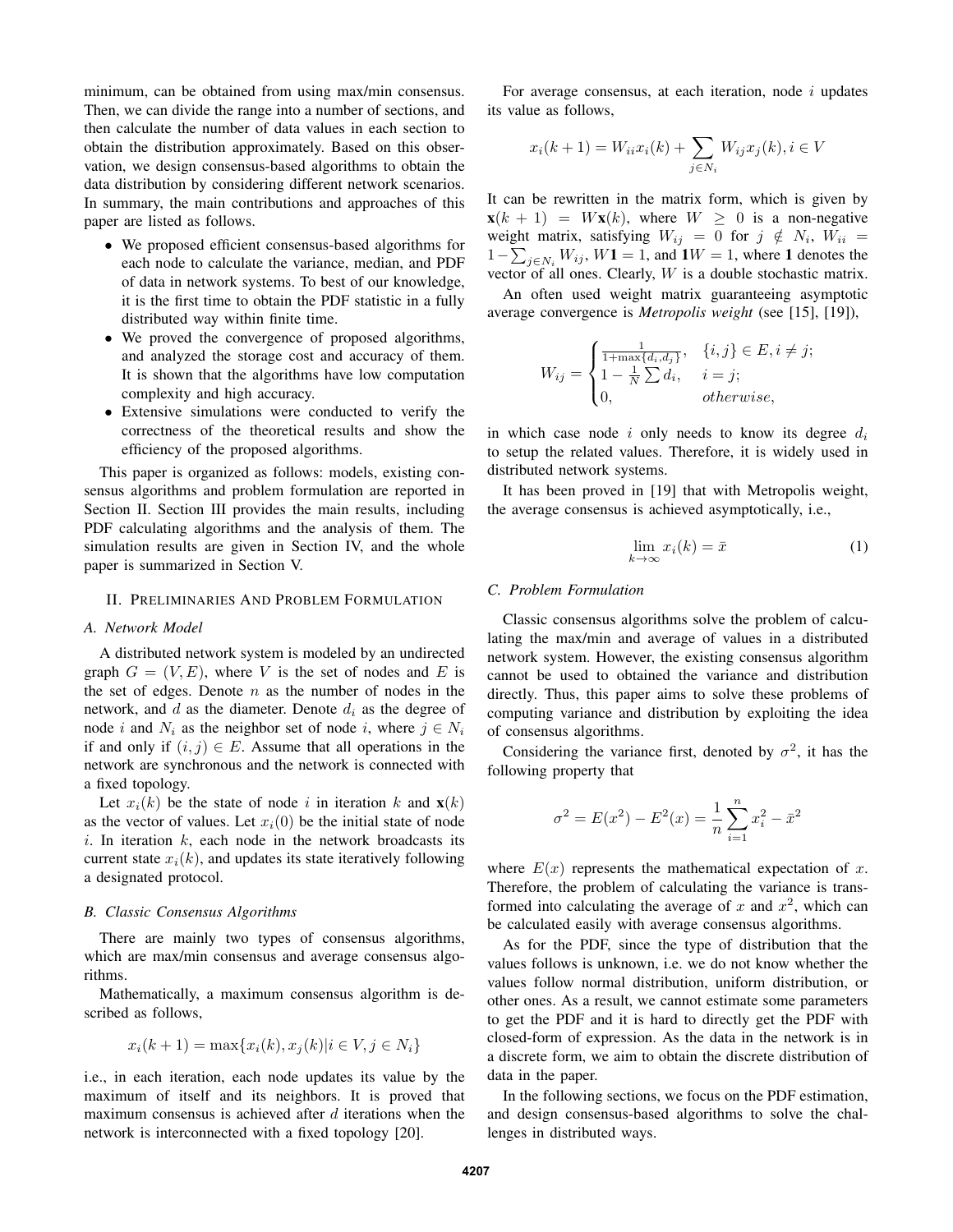#### III. MAIN RESULTS

Network systems can be classified into two categories, depending on whether their nodes have IDs. In some networks, IDs are unique values which distinguish each node from others, for example, the MAC addresses in computer networks, or the device IDs in sensor networks. There are also networks without IDs, e.g., in social networks, anonymous users are unwilling to share their IDs. Considering the difference, we propose two different methods to calculate the PDF.

## *A. PDF Calculating Algorithm with IDs*

In this case, the calculation of the PDF includes four key procedures: i) using the max/min consensus to calculate the nodes' data values range, i.e., the difference between the maximum and minimum; ii) dividing the range of data values into several sections; iii) repeatedly running the max/min consensus to calculate the maximum and minimum values among existing uncounted data and calculate the proportions of values in corresponding sections; and iv) excluding the maximum and minimum values from the existing uncounted data set with the help of ID marking technology, which ensures that all nodes' values are used only once.

Specifically, we divide the range of data values, denoted by r, evenly into s (how to choose it will be discussed in Sec. III-C) sections. Denote  $\rho[i, j](k)$  as the temporary estimate in node  $i$  of proportion of nodes' values in the  $j$ -th section in iteration k, and denote  $I_i^{\max}, I_i^{\min}$  as the ID of max/min stored in node i. In each cycle, nodes broadcast their values and IDs, in order to cooperatively calculate the maximum and minimum using the maximum/minimum consensus algorithm and store the sources' IDs. Then, we introduce ID marking technology. When several values are equal, compare the ID and store the largest(in max consensus protocol)/smallest(in min consensus protocol) ones. For example, nodes A and B have the same value 100, while the IDs of nodes A and B are 18 and 17, respectively. Then in the max consensus procedure, nodes store the ID of node A and regard node A as the source of maximum. Set  $x_i^{max}(t,0)$  and  $x_i^{min}(t,0)$  to be the initial value of node  $i$  for each cycle  $t$ . The update rule is shown as follows.

$$
x_i^{\max}(t, k+1) = \max\{x_i^{\max}(t, k), x_j^{\max}(t, k)\}, j \in N_i \tag{2}
$$

and for minimum, we have

$$
x_i^{\min}(t, k+1) = \min\{x_i^{\min}(t, k), x_j^{\min}(t, k)\}, j \in N_i \quad (3)
$$

Sources of the max and min values erase their values at the end of each cycle, and the one or two sections which contain the two values are selected and the proportions of values in the sections are modified.

Using the properties of PDF, we have

$$
\int_{\alpha}^{\beta} f(x)dx = \Pr(\alpha < x \le \beta) \tag{4}
$$

Let  $\alpha$ ,  $\beta$  be the left and right borders of section j. Then,

$$
\rho[i,j] = \Pr(\alpha < x \leq \beta) \tag{5}
$$

Because the entire range  $r$  is divided into  $s$  sections,

$$
\beta - \alpha = \frac{r}{s} \tag{6}
$$

As  $\rho[i, j](k)$  is constant in each section, from (6), (7) and (8), the proportion and the PDF follow the relationship that  $\int_{\alpha}^{\beta} f(x)dx = \frac{r}{s}f(x) = \rho[i, j]$  Therefore, the value of PDF y of node *i* in section *j* can be computed by  $y_i = f(x) = \frac{s}{r} \rho[i]$ The details of the above whole procedure is described in Algorithm 1 as follows.

| <b>Algorithm 1</b> : PDF Calculating Algorithm with IDs |  |  |  |
|---------------------------------------------------------|--|--|--|
|---------------------------------------------------------|--|--|--|

1: Run max/min consensus to get the global  $x_{\text{max}}$  and  $x_{\text{min}}$ 2:  $r = x_{\text{max}} - x_{\text{min}}$ 3: for  $i \in V$  do 4:  $x_i^{\max}(0), x_i^{\min}(0) \leftarrow x_i(0),$ 5:  $I_i^{\max}(0), I_i^{\min}(0) \leftarrow i$ 6: end for 7: for  $i \in V$  and  $j \leftarrow 1$  to s do 8:  $\rho[i, j] \leftarrow 0$ 9: end for 10: for  $t \leftarrow 1$  to  $\lfloor \frac{n+1}{2} \rfloor$  do 11: for  $i \in V$  do 12: Input  $x_i^{\max}(t)$ ,  $x_i^{\min}(t)$  from max/min algorithms with IDs. 13: Sources of max and min erase their values. 14: **if**  $t = \frac{n+1}{2}$  and *n* is odd then 15:  $p[i, \lfloor (x_i^{\max}(t) - x_{\min}) \rfloor + 1] + \frac{1}{n}]$ 16: else 17:  $\rho[i, \lfloor (x_i^{\max}(t) - x_{\min} \frac{s}{r} \rfloor + 1] + \frac{1}{r} = \frac{1}{n}$ <br>
18:  $\rho[i, \lfloor (x_i^{\min}(t) - x_{\min}) \frac{s}{r} \rfloor + 1] + \frac{1}{n}$  $19:$  end if 20: end for 21: end for 22: Output  $\frac{s}{r}\rho[i]$ 

Next, we prove the finite time convergence of Algorithm 1 and obtain a theorem as follows.

*Theorem 3.1:* The PDF is obtained distributedly by Algorithm 1 in  $(n-1)\lfloor \frac{n+1}{2} \rfloor$  iterations.

*Proof:* Let  $a$  be a vector of size  $n$  which satisfies

$$
\forall i \in [1, n), a_i \le a_{i+1}; \forall a_i = a_{i+1}, I_i \le I_{i+1}
$$

In each cycle, nodes in the network run the max/min consensus algorithm to get the partially max/min values. After that, sources of the max/min erase their values. Therefore, in cycle t, a total of  $(t-1)$  values in the front of the vector and  $(t - 1)$  values in the end have been obtained and erased in previous cycles. As a result, nodes obtain the t-th maximum and  $t$ -th minimum values in cycle  $t$ , which is described as

$$
\begin{cases} x_i^{\min}(t) = a_t \\ x_i^{\max}(t) = a_{n-t+1} \end{cases}
$$
 (7)

where  $(n-1)$  iterations are needed for each cycle to achieve the max/min consensus excluding the erased ones.

As the range of each section is  $\frac{r}{s}$ , it is not difficult to calculate that any value obtained, denoted by  $x$ , is in section  $(x-x_{min})\frac{s}{r}+1$ . The one or two sections which  $x_i^{\min}(t)$  and  $x_i^{\max}(t)$  are in then have a proportion that is  $\frac{2}{n}$  (when two values are in the same section) or  $\frac{1}{n}$  (in different sections)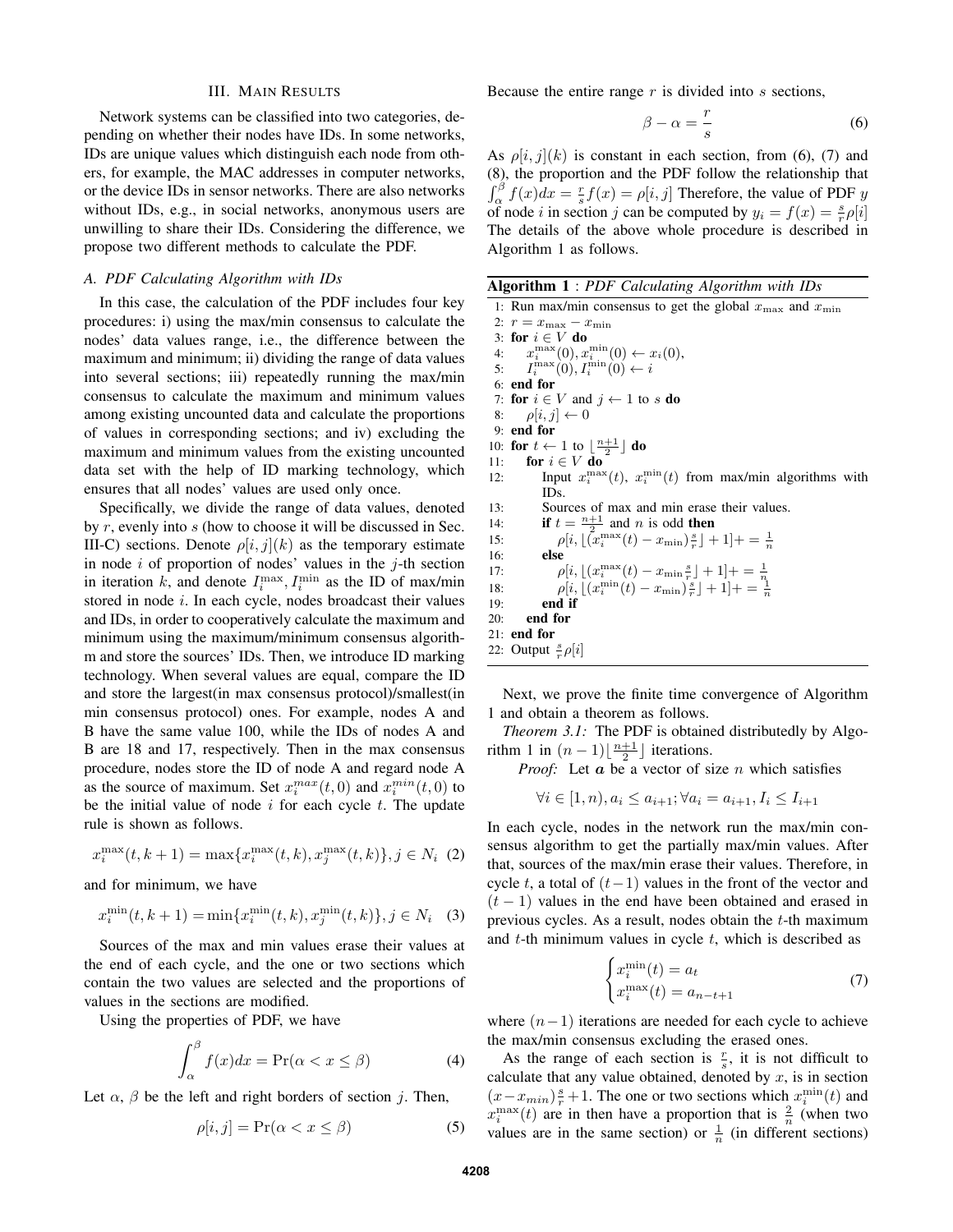larger. There is a special case when  $t = \frac{n+1}{2}$  and n is odd, which means that  $x_i^{\min}(t)$  and  $x_i^{\max}(t)$  are exactly the same value from the same node. Steps 14 and 15 ensure that the proportion is modified only once in this special case.

After  $\lfloor \frac{n+1}{2} \rfloor$  cycles, all values have been obtained, where  $(n-1)$  iterations are needed for max/min consensus in each cycle. Therefore, all values are obtained after a total of  $(n 1\left(\frac{n+1}{2}\right)$  iterations. The proportions and then the PDF are calculated, which has completed the proof.

It is shown in Theorem 3.1 that the PDF is obtained by each node in  $(n-1)\left\lfloor \frac{n+1}{2} \right\rfloor$  iterations with Algorithm 1. The algorithm converges in a finite time and the convergence time is only affected by the size of network  $n$ . From (4) and (5), the partial maximum and minimum are obtained in each cycle, and they eventually reach the middle of the sequence when the algorithm is stopping. Therefore, with the idea in Algorithm 1, the median is obtain in nature. Denote  $M$  as the median of the value, we thus have a theorem as follows, which can be achieved using the results in [20]

*Theorem 3.2:* The median value is obtained in  $(n 1\left(\frac{n+1}{2}\right)$  iterations by each node with (4) and (5), and thus

$$
M=\frac{1}{2}(x_i^{\max}(\lfloor{\frac{n+1}{2}}\rfloor,n-1)+x_i^{\min}(\lfloor{\frac{n+1}{2}}\rfloor,n-1))
$$

holds for  $\forall i \in V$ .

If the diameter of the network  $d$  is known to all nodes beforehand, as the max/min consensus algorithm converges in d iterations, only d rather than  $(n - 1)$  iterations are required in step 12. Then, the PDF (and median) is obtained by Algorithm 1 in  $\lfloor \frac{n+1}{2} \rfloor d$  iterations. Compared to existing work of median calculating (e.g. an algorithm with time complexity  $O(nr)$  proposed in [12]), our method has the advantage that it converges in a finite time (not affected by the range of values, etc.) as long as the topology is fixed.

### *B. Generic PDF Calculating Algorithm*

When IDs of nodes are not available, it is hard to solve the conflicts on equal values in order to make sure that every value is obtained and used only once. Therefore, in this algorithm, nodes do not try to obtain every value, instead they broadcast their temporary estimate of the distribution and update it in each iteration. We initialize value  $\rho[i, j](0)$ to 1 if the value of node  $i$  is in section  $j$ , otherwise it is set to be 0. The average value of  $\rho[i, j]$  for  $i \in V$  is the proportion of values which are in section  $i$ . The proportion matrix  $\rho$  in iteration k is estimated by  $\rho(k+1) = W \rho(k)$ , where  $W$  is a Metropolis weight matrix. From (1), it follows that  $\rho$  asymptotically converges, i.e.

$$
\lim_{k \to \infty} \rho[i](k) = \frac{1}{n} \sum_{i=1}^{n} \rho[i](0), i \in V
$$

which is the initial proportions of values in all sections. In the same way, we have  $y_i = f(x) = \frac{s}{r} \rho[i]$ , which is the value of PDF.

The procedure is described in Algorithm 2 as follows.

Both methods in [18] and Algorithm 2 are based on average consensus algorithm to update the values. However,

# Algorithm 2 : *Generic PDF Calculating Algorithm*

1: Input:  $x_i(0)$ ,  $num\_iter$ , W. 2: Input  $x_{\text{max}}, x_{\text{min}}$  obtained from max/min consensus algorithms. 3:  $r = x_{\text{max}} - x_{\text{min}}$ 4: for  $i \in V$  do 5: for  $j \leftarrow 1$  to s do 6:  $\rho[i, j](0) \leftarrow 0$ 7: end for 8:  $\rho[i, \lfloor (x_i(0) - x_{\min}) \frac{s}{r} \rfloor + 1](0) \leftarrow 1$ 9: end for 10: for  $k \leftarrow 0$  to num\_iter do 11:  $\rho(k+1) = W \rho(k)$ 12: end for 13: Output  $\frac{s}{r}\rho[i]$ .

Algorithm 2 successfully solves the problem of the ignorance of global value range. There is also a way to balance the storage cost and accuracy for this algorithm, which will be discussed in detail in the next subsection.

# *C. Cost of Storage and Accuracy*

In both algorithms, we calculate the proportions of data in the sections to estimate the PDF. Therefore, the value of PDF in each section, which is a function of proportion in it, is a constant value. However, the actual distribution in the section can be in various forms. Thus, it is not an absolutely accurate algorithm.

Denote  $\delta$  as the precision of the data. For example, integer values have a  $\delta$  of 1. Denote  $\bar{y}$  as the value of PDF in a specific section j. For convenience, let  $m = \frac{r}{s\delta}$ , so m is the maximum number of sub-sections that can be divided in a section with a range of  $\frac{r}{s}$ . In order to reach a higher accuracy, we divide section  $j$  further into  $\alpha$  (a positive integer) sub-sections. Define  $Error_j(\alpha) = \frac{1}{m} \sum_{i=1}^{m} (\bar{y} - y_i)^2$ to be the error of algorithm in section  $j$  and the whole cost of the algorithm to be added up by the error and the storage cost multiplied by a tuning parameter  $\lambda$ , that is  $Cost<sub>i</sub>(\alpha) = Error<sub>i</sub>(\alpha) + \lambda Storage<sub>i</sub>(\alpha).$ 

We first analyze the error of the proposed algorithms.

*Theorem 3.3:* Considering Algorithms 1 and 2, the maximum error is a function of m,  $\alpha$  and  $\bar{y}$ , which is given by

$$
Error_j(\alpha) \le (m - \alpha)\bar{y}^2
$$

The theorem can be proved by finding out the extreme situations and calculate the errors of them. Due to limited space, the proof is not listed here.

From Theorem 3.3, it is shown that the maximum error in a specific section j is related to  $\lambda$ ,  $m$ ,  $\alpha$  and  $\bar{y}$ . The only value can be changed is  $\alpha$  because m and  $\bar{y}$  depend on the values, and  $\lambda$  is the presupposed tuning parameter. If the number of sections is set to its maximum, i.e., let  $\alpha = m$ , we have  $Error_i(\alpha) = 0$ , which is in line with our intuition. More generally,  $Error<sub>i</sub>(\alpha)$  decreases when  $\alpha$ increases, which means that a larger  $\alpha$  leads to a smaller error of the algorithms. However, a larger  $\alpha$  also costs more storage. Denote  $\phi$  as the storage needed for each number. For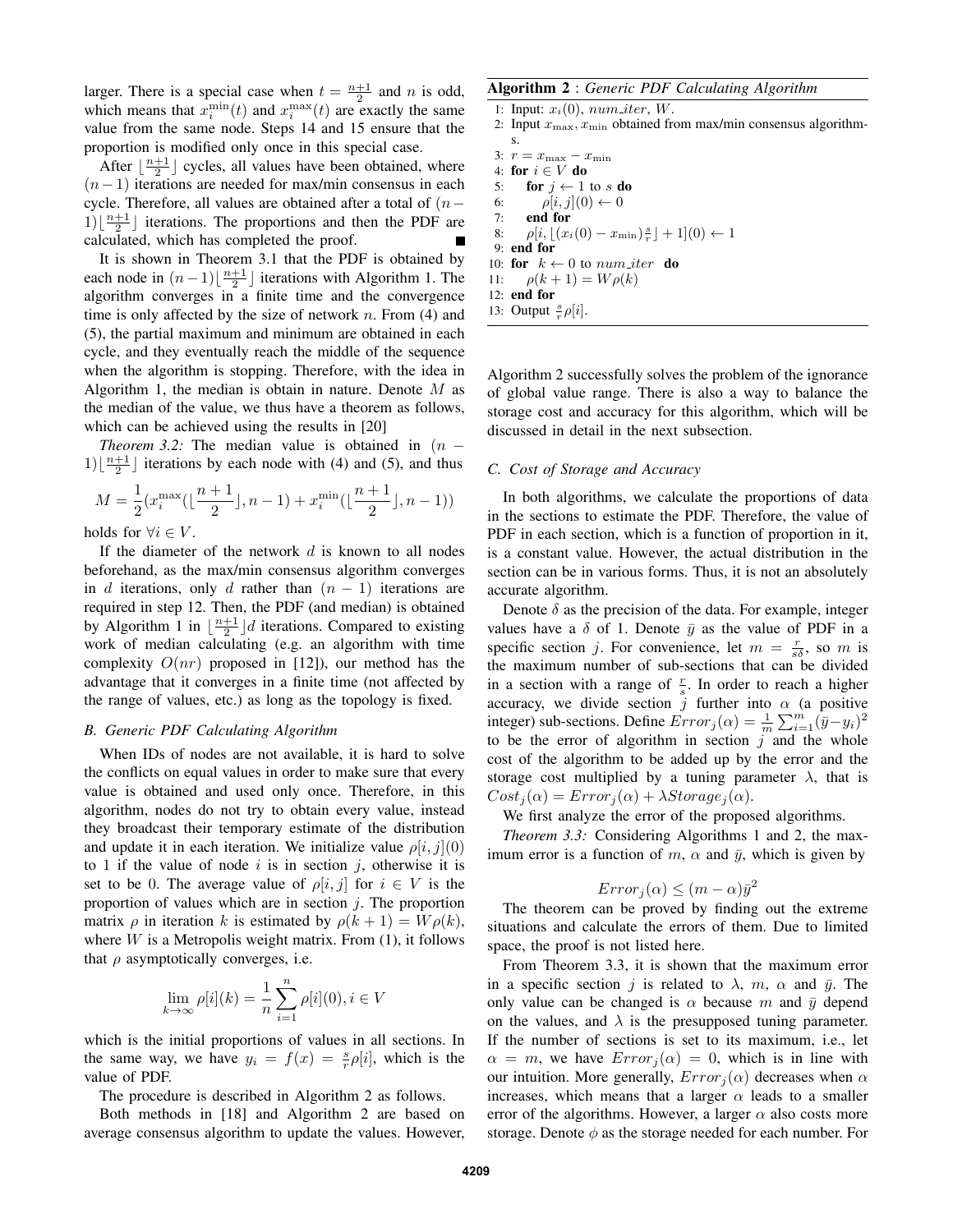Algorithm 1, node i should keep the current state of  $\alpha$  subsections in section j, so a space of  $\alpha\phi$  is needed. Therefore, we obtain a theorem as follows.

*Theorem 3.4:* For Algorithm 1, the possible maximum error and storage cost make up the upper bound of total cost of the in a specific section  $j$ , which is

$$
Cost_j(\alpha) \le (m - \alpha)\bar{y}^2 + \alpha\lambda\phi
$$
  
=  $(\lambda\phi - \bar{y}^2)\alpha + m\bar{y}^2$ 

For Algorithm 2, in each iteration, node  $i$  receives proportions in section j from its neighbors with a size of  $\alpha\phi$ , leading to storage space of  $\alpha d_i \phi$  consumed. Therefore, we propose a theorem as follows.

*Theorem 3.5:* For Algorithm 2, the possible maximum error and storage cost make up the upper bound of total cost of the in a specific section  $i$ , which is

$$
Cost_j(\alpha) \leq (m - \alpha)\bar{y}^2 + \lambda \alpha d_i \phi
$$
  
=  $(\lambda d_i \phi - \bar{y}^2)\alpha + m\bar{y}^2$ 

From Theorem 3.4 and 3.5, it is shown that whether to choose a larger or a smaller  $\alpha$  depends on the tuning parameter  $\lambda$ , unit storage cost  $\phi$ , degree  $d_i$  (for Algorithm 2) and value of PDF  $\bar{y}$ . When  $d_i$ ,  $\phi$  are expected to be large and  $\bar{y}$  is expected to be small, a smaller  $\alpha$  is better. On the contrary, when there are small  $d_i$ ,  $\phi$  and large  $\bar{y}$ , a larger  $\alpha$ is recommended.

## IV. NUMERICAL SIMULATIONS

In this section, we conduct some numerical simulations to illustrate the correctness and performance of our algorithms.

We suppose that there is an area of  $a \times a$ , and nodes are randomly placed in this area. All nodes share the same connectivity radius  $l$ , i.e. if and only if the distance between two nodes is not larger than  $l$ , then they can successfully receive information from each other. We also make sure that the graph is interconnected.

Consider an undirected graph G with  $n = 40$ ,  $a = 100$ and  $l = 20$ . The data in the network are generated following standard normal distribution. Figure 1 shows the difference between the temporary variance obtained by each node and the actual variance of values. It is shown that the difference gradually decreases and finally reaches zero as the number of iterations increases. From the graph we can see that the algorithm asymptotically converges, and after around 300 iterations there is almost no error.

Figure 2 shows the partial maximum and minimum values in the network when running Algorithm 1. The two values come closer to each other, and after 780 iterations, the temporary maximum reaches the minimum, so all values in the network have been obtained. The result accords with Theorem 3.1 that the algorithm converges in  $(n-1)\left\lfloor\frac{n+1}{2}\right\rfloor$ iterations.

In Fig. 3, we show the result of generic PDF calculating algorithm. Define the error in each node at iteration  $k$  to be  $e[i](k) = ||\rho[i](k) - \rho[i](\infty)||_2$ . Figure 3 shows the relationship between  $e[i](k)$  and k. From the graph, it is shown that as the number of iterations increases, the error Error vs. Iteration Number of Variance Calculating Algorithm.



Fig. 1. Error in each node vs. iteration number.

Partial Maximum and Minimum vs. Iteration Number



Fig. 2. A typical result of PDF calculating algorithm with IDs.

in each node decreases. The algorithm converges eventually after around 400 iterations with almost zero error.

Figure 4 shows the temporary value of PDF in a specific node when  $k = 1, 10$  and 100. It is shown that the distance between the estimate PDF and the actual one gradually decreases with the increase of k.

We also run simulations when keeping  $n$  and  $a$  unchanged, and choose different  $l$  to generate the network topologies, where we make sure that the network is interconnected. Clearly that if  $l$  is larger, nodes will be more likely to have more neighbors to exchange information with, i.e. the network has better connectivity. In this simulation, we assume that the diameter d is known to all nodes beforehand. Therefore, algorithm 1 therefore converges in  $\lfloor \frac{n+1}{2} \rfloor d$  iterations. We assume that Algorithm 2 has converged in iteration k if and only if all nodes' error  $e[i](k)$  is less than 0.025. For each different *l*, we randomly generate 1000 unique network topologies and record the number of iterations needed for convergence. The result is shown in Fig. 5. It is shown that both algorithms have a larger convergence rate when l increases, i.e. the network has better connectivity. The converges rate of Algorithm 2 is more easily affected by the connectivity than that of Algorithm 1. Therefore, Algorithm 1 is preferred when network connectivity is bad, while Algorithm 2 is preferred when there is good connectivity or IDs are not available in the network.

Figure 6 shows the results when PDF is calculated in 5, 20 or 100 sections. Clearly that the 100 sections one provides the detailed distribution while the 5 sections one shows the roughest distribution. In application, we may choose a value (e.g., 20 in this setting) to balance the accuracy and the